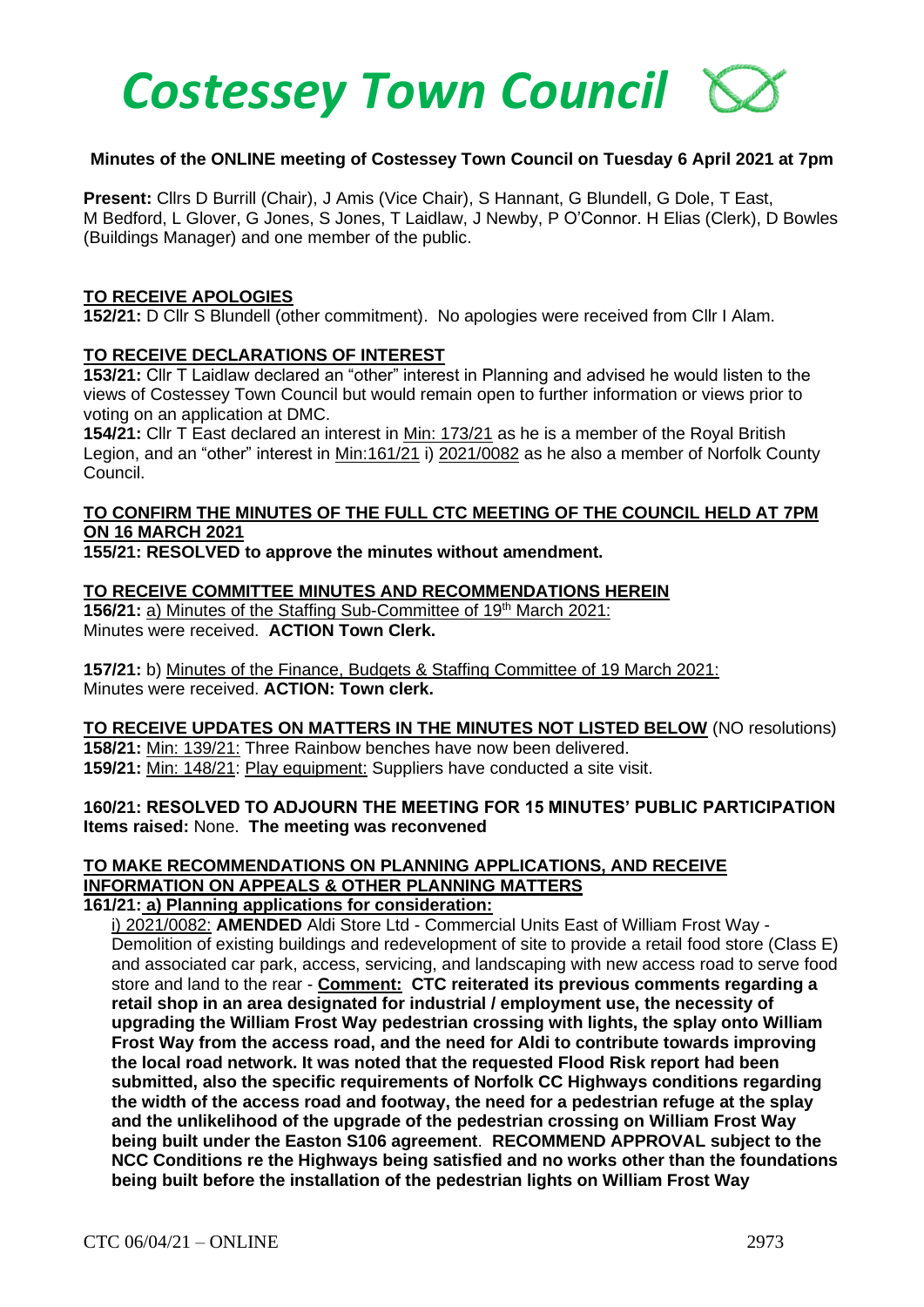ii) 2021/0324: Mr Martin Matthews - 148 Norwich Road, NR5 0EH - Proposed extension to side of garage and replace flat with hipped roof – Householder – **Recommendation: APPROVE** iii) 2021/0638: **Advertisement Consent** - Alison Cornish - Siting of Persimmon Homes Carriageway sign, Persimmon Homes flag and Charles Church flag - Land Off Long Lane - **RECOMMEND APPROVAL WITH A CONDITION for a time limit of 5 years after which they could reapply.**

iv) 2021/0653: Mr Todd Jeffery - 5 Pump House Close, NR8 5HW - Rear flat roof extension to dwelling – Householder – **RECOMMEND APPROVAL**

v) Norwich City Council: 21/00368/F: The FDC Centre, Bowthorpe Park, Clover Hill Road, Norwich NR5 9ED - Provision of an artificial grass pitch, hospitality unit, tea cabin, spectator terrace stand, replacement flood lighting, reconfiguration of car parking with ancillary works – **RECOMMEND to Norfolk CC that they put double yellow lines on the road outside the site, and request deflectors be added to the lights to reduce light pollution**

**162/21: b) Information & Planning decisions received from South Norfolk & Norfolk County Councils:** (\*Information only. (No decisions needed) See separate sheet. Noted.

**TO CONSIDER FINANCE MATTERS** (See also F,B&S Committee Minutes) **163/21:** a) To approve the accounts for February 2021 and receive a short budget report incl payments over £500 **RESOLVED to approve the accounts in the balance of £835,987.84**

**164 /21:** b) F059/21: To agree that Costessey Sports are NOT charged pitch hire fees for the 2020- 21 football season:

**RESOLVED not to charge Costessey Sports for pitch hire fees from April 2020 - March 2021** 

**165/21:** c) F065/21: To agree that in principle a Unity Trust Bank account be opened for electronic payments for hall hire deposit repayments up to £100, subject to change in hire deposit amounts: **RESOLVED that in principle a Unity Trust bank account be opened to encourage electronic Hall hire payments for deposit repayments, up to £100, subject to change in hire deposit amounts. ACTION: Town Clerk**

**166/21:** d) F069/21: To agree that a second debit card be obtained for the Deputy Clerk on the Clerk's IMPREST account:

**RESOLVED to discuss this item below the line in confidence at the end of the meeting** 

**167/21**: e) F069/21: To agree that full delegated authority for the Clerk to authorise payment of a single transaction be increased from £2,000 to £3,000:

**RESOLVED that the Clerk's delegated power to authorise payment of a single transaction be increased to £3,000. ACTION: Town Clerk.**

**168/21:** Cllr M Bedford left the meeting at 8pm

# **TO CONSIDER THE FUTURE STRUCTURE OF COUNCIL COMMITTEES, DELEGATED POWERS, AND FREQUENCY OF MEETINGS** (see report)

**169/21:** Agenda items: The objective was to remove several standing items to simplify the meetings, making them shorter and more constructive. Powers could be delegated to the Clerk to respond to strategic consultations following a Cllr "steer", and District Cllr Reports should be re-instated. Members of the public should each only be allowed to speak for approx. three minutes.

**170/21:** Formation of Committees: A new *Planning Committee* with delegated powers to respond to the Planning Authority to be set up to meet twice per calendar month, with the possibility of starting the meeting at 6.30pm on Tuesdays, but full Council could reserve the power to consider large and important applications. Individual Cllrs would be encouraged to make their own comments to SNC. The committee members would be encouraged to attend broad planning training to have a better understanding of the impact of their recommendations.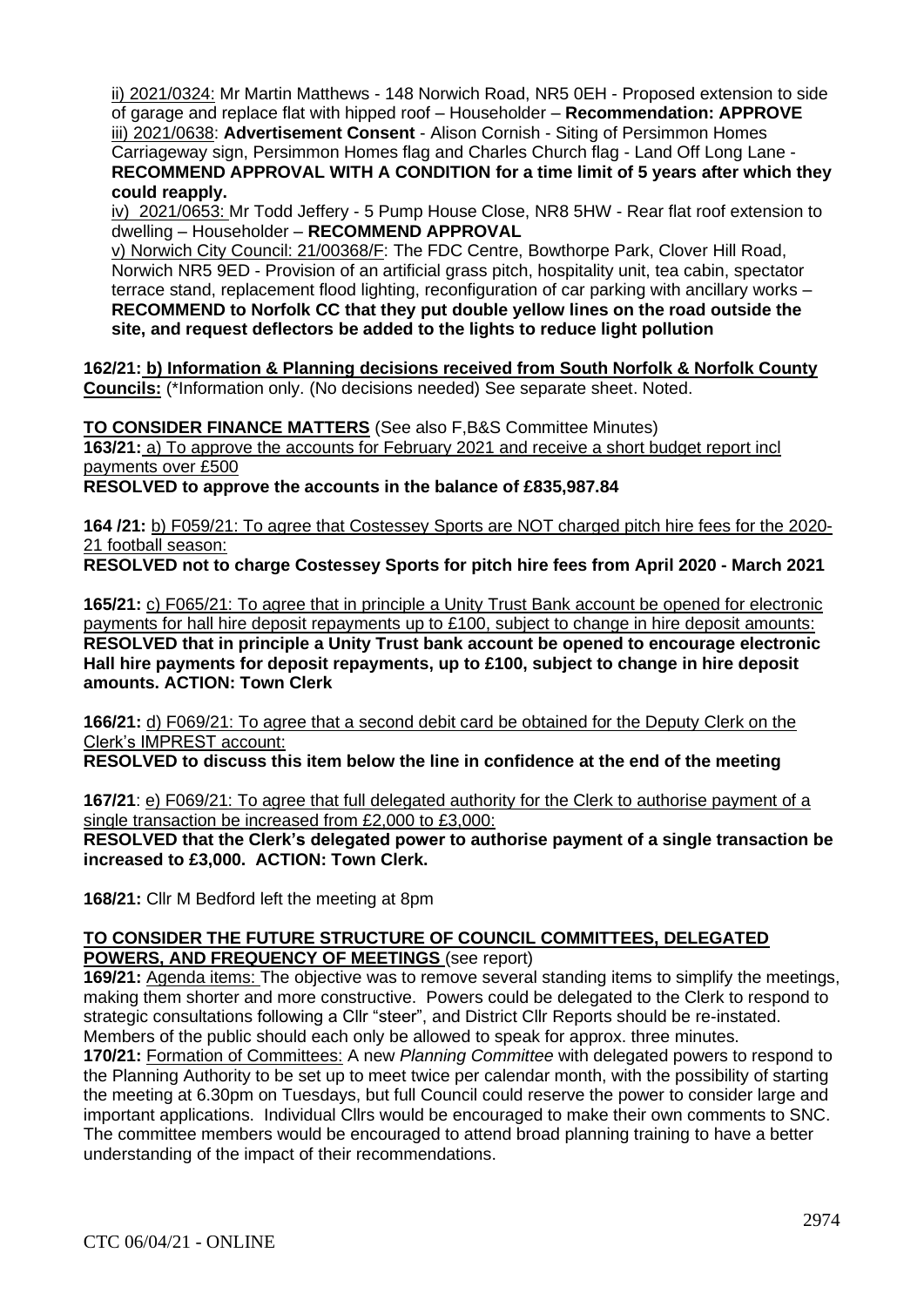**171/21**: Other committees and WGs: Councillors to be more actively involved in setting the budgets via a *Budgets WG,* and *a Projects Update WG* consisting of Chairs of Committees / WGs would have an overview of on-going projects and report back to full Council. *Finance & Staffing* should be split as they require different expertise; no one person should hold more than one Chair of a group / committee. A query was raised as to how to limit numbers on committees and how to allow new Councillors not yet elected to become members of committees they had an interest in. **172/21:** A draft regular meetings diary for the new Civic year was enclosed, to avoid members having to attend several meetings in one week.

#### **RESOLVED to approve the Committees as proposed in the report; approximately how frequently they meet, and that they will follow the new monthly cycle of meetings. ACTION: Town Clerk & ALL Councillors**

**173/21:** Standing Orders changes: should be amended for Committee membership, outlining the maximum membership. The Chair and Vice Chair would have the right to attend Committee meetings, including the parts closed to the press, but did not need to be members of the Committee Committees and Working Groups. Membership should be limited to seven maximum; *Staffing Committee* should be five members only, as it would deal with the first section of any Grievance / Disciplinary procedure; the CTC Chair and Vice-Chair would consider appeals on a Panel. Working Groups should be limited to five, otherwise would be too large to be useful. Cllr Burrill to circulate a list of all committees and working groups so councillors could state their first and second preferences. **ACTION: ALL Councillors**

**PROPOSED that CTC approve the amendments to the Standing Orders proposed re committees and that, due to the unusual Covid situation, at least one place should be left vacant on each committee at the Annual Meeting on 4 May to be filled by new Cllrs after the elections.**

**174/21:** It was noted that members might still need to be appointed to the new Planning Committee / WG

**AMENDMENT: to defer all the changes re Standing Orders re Committees to the CTC meeting on 13 July, and for committees to be discussed after the elections in May to allow new Cllrs to have an input – NOT CARRIED**

**175/21**: Note: CTC would still need to appoint members to a *Planning Committee / WG* at the Annual Meeting of the Council as needed experienced / trained members to discuss planning applications.

**RESOLVED to approve the amendments to the Standing Orders re Committees, but to carry on with the current committees and their membership (with the exception of Planning which was to be set up) until the meeting on 13 July after the elections. ACTION: Town Clerk.**

# **176/21: RESOLVED to continue the meeting beyond 9pm**

**177/21:** Transitional arrangements: It was noted that after 7 May all full Council, Committee and Sub-Committee Meetings would have to return to in-person meetings, due to the Government not having the time or inclination to change the legislation to enable remote meetings to continue beyond 7 May. As many Cllrs might not be comfortable meeting indoors so soon, meetings might not be quorate, so an alternative would be to call committee meetings as working groups to allow Cllrs to meet on-line. Recommendations would still have to be either delegated to the Clerk or presented to full Council. The wearing of masks and accommodating members of the public might cause difficulties in face-to-face meetings. Public Participation could take place at the start to minimise officer time.

**RESOLVED to approve the transitional arrangements as per the document, with planning responses delegated to the Clerk to collate. ACTION: Town Clerk**

## **TO AMEND STANDING ORDERS TO INCLUDE COVID PROVISIONS AS AN APPENDIX**

**178/21:** After 7 May 2021, all Councillors and members of the public would be required to wear face masks/coverings during meetings. (Unless exempt by reason of a medical condition or disability) to wash and sanitise hands on arrival, and to adhere to social distancing (2m apart). Refusal to